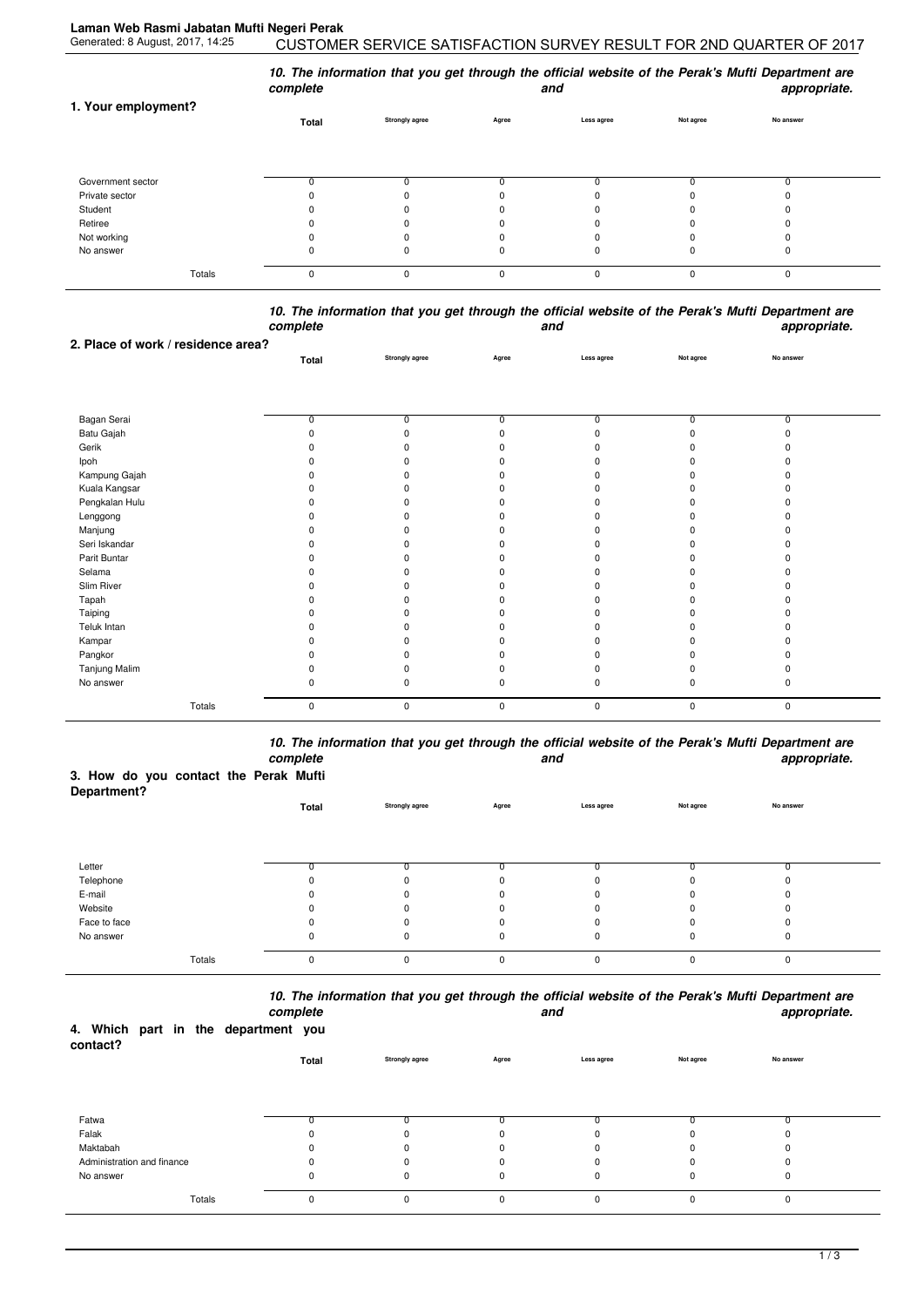| 5. Please indicate the services provided by<br>this department. | complete    |                       |              | and         |              | 10. The information that you get through the official website of the Perak's Mufti Department are<br>appropriate. |
|-----------------------------------------------------------------|-------------|-----------------------|--------------|-------------|--------------|-------------------------------------------------------------------------------------------------------------------|
|                                                                 | Total       | <b>Strongly agree</b> | Agree        | Less agree  | Not agree    | No answer                                                                                                         |
| The Issuance Of Fatwa                                           | 0           | 0                     | <sup>0</sup> |             | 0            | 0                                                                                                                 |
| Management Of Tauliah                                           |             |                       |              |             |              |                                                                                                                   |
| Self Declaration Friday                                         |             |                       |              |             |              |                                                                                                                   |
| <b>Islamic Concern</b>                                          |             |                       |              |             |              |                                                                                                                   |
| Determination / Check Direction Of<br>Qiblah                    | 0           | $\Omega$              | n            |             | C            | ŋ                                                                                                                 |
| Preparation Of Hijri Timetable / Prayer<br>Times                | 0           | 0                     | O            | $\Omega$    | $\Omega$     | $\Omega$                                                                                                          |
| Sun's Observation / Moon's Observation                          | $\Omega$    | $\Omega$              |              |             |              | ŋ                                                                                                                 |
| No answer                                                       | ŋ           | ŋ                     | O            |             |              | ŋ                                                                                                                 |
| Totals                                                          | $\mathbf 0$ | $\mathbf 0$           | $\mathbf 0$  | $\mathbf 0$ | $\mathbf{0}$ | $\mathbf 0$                                                                                                       |

## *10. The information that you get through the official website of the Perak's Mufti Department are* **and** and **appropriate.**

|                    |  | complete                                    |
|--------------------|--|---------------------------------------------|
|                    |  | 6. Your opinion about management            |
|                    |  | ccredited teaching service to teach Islamic |
| in state of Perak. |  |                                             |

| <b> .</b>         | Total    | <b>Strongly agree</b> | Agree    | Less agree | Not agree | No answer |  |
|-------------------|----------|-----------------------|----------|------------|-----------|-----------|--|
|                   |          |                       |          |            |           |           |  |
| Excellent         |          |                       |          |            |           |           |  |
| Very satisfactory |          |                       |          |            |           |           |  |
| Satisfactory      |          |                       |          |            |           |           |  |
| Less satisfactory |          |                       |          |            |           |           |  |
| Not satisfactory  |          |                       |          |            |           |           |  |
| No answer         | O        |                       |          |            |           |           |  |
| Totals            | $\Omega$ | 0                     | $\Omega$ | $\Omega$   |           |           |  |

## *10. The information that you get through the official website of the Perak's Mufti Department are*

| Recognition credential of Islamic<br>7.<br>teaching to candidates who managed to<br>brings many benefits to the community. | complete |                       |          | and        |           | iv. The implification and you get anough the onicial website of the Feran's matti beparament are<br>appropriate. |
|----------------------------------------------------------------------------------------------------------------------------|----------|-----------------------|----------|------------|-----------|------------------------------------------------------------------------------------------------------------------|
|                                                                                                                            | Total    | <b>Strongly agree</b> | Agree    | Less agree | Not agree | No answer                                                                                                        |
|                                                                                                                            |          |                       |          |            |           |                                                                                                                  |
| Strongly agree                                                                                                             |          |                       |          | 0          |           |                                                                                                                  |
| Agree                                                                                                                      |          |                       |          |            |           |                                                                                                                  |
| Less agree                                                                                                                 |          |                       |          |            |           |                                                                                                                  |
| Not agree                                                                                                                  |          |                       |          |            |           |                                                                                                                  |
| No answer                                                                                                                  |          |                       |          | 0          |           |                                                                                                                  |
| Totals                                                                                                                     | C        | O                     | $\Omega$ | $\Omega$   |           | $\Omega$                                                                                                         |

*10. The information that you get through the official website of the Perak's Mufti Department are complete and appropriate.*

**8. Service of checking qiblah direction that provided is:**

| provided is.      | Total | <b>Strongly agree</b> | Agree    | Less agree | Not agree | No answer |  |
|-------------------|-------|-----------------------|----------|------------|-----------|-----------|--|
|                   |       |                       |          |            |           |           |  |
| Excellent         |       |                       |          |            |           |           |  |
| Very satisfactory |       | $\Omega$              |          |            |           |           |  |
| Satisfactory      |       | 0                     |          |            |           |           |  |
| Less satisfactory |       | 0                     |          |            |           |           |  |
| Not satisfactory  |       |                       |          |            |           |           |  |
| No answer         | 0     | 0                     |          | 0          | 0         | υ         |  |
| Totals            | 0     | 0                     | $\Omega$ | $\Omega$   | $\Omega$  | 0         |  |